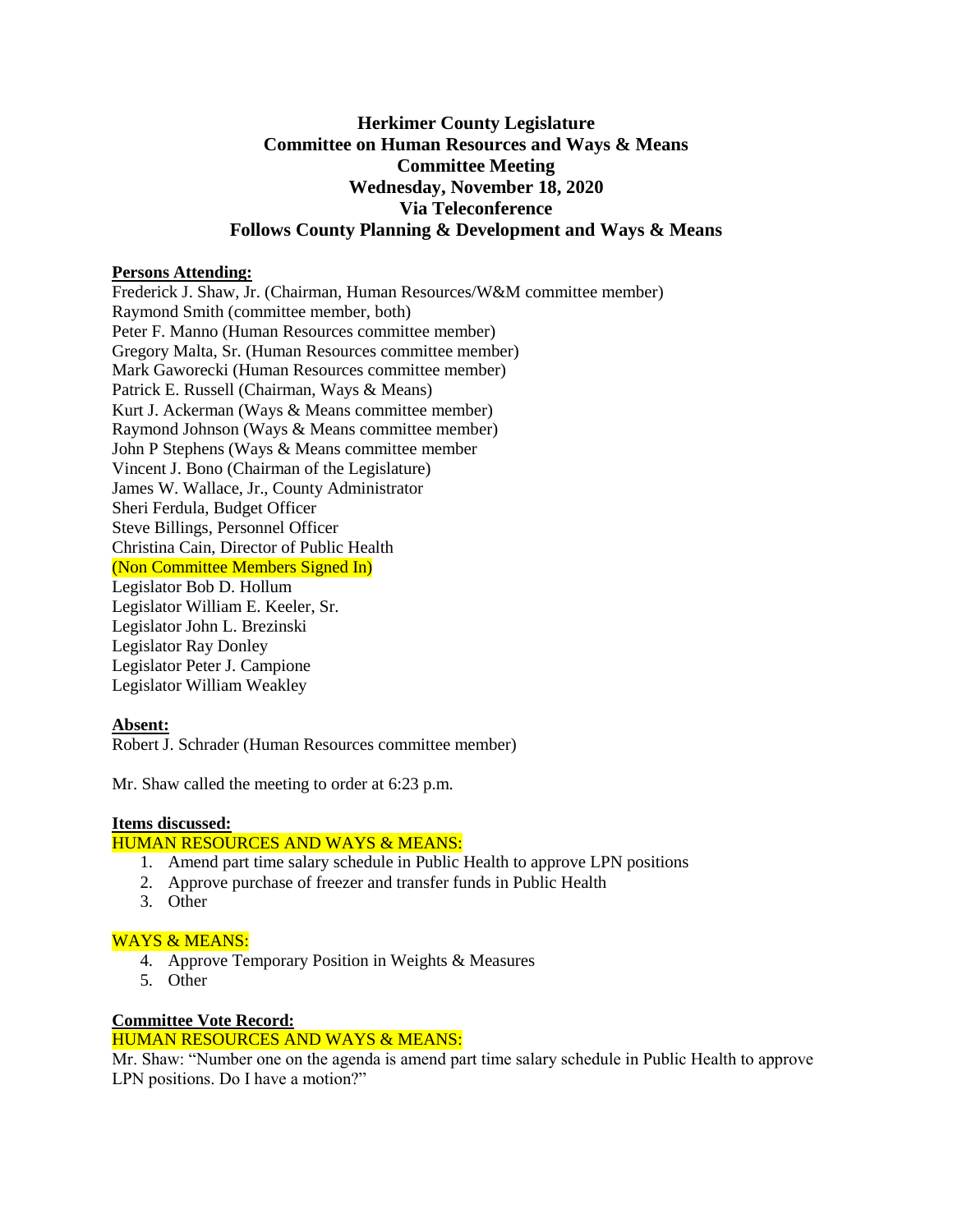Item #1 – On motion of Mr. Smith, seconded by Mr. Bono for Human Resources and on motion of Mr. Bono, seconded by Mr. Smith for Ways & Means, Item #1 was voted on, approved and moved for Resolution. Unanimous. Absent: 1.

Mr. Shaw: "Number two is approve purchase of freezer and transfer funds in Public Health. Do I have a motion?"

Jim Wallace: "Fred is it ok of Sheri gives us a quick update on where it is, can we get one, that kind of stuff?"

Mr. Shaw: "Yes. Sounds good."

Sheri Ferdula: "This is a subzero freezer. It goes to negative eighty degrees and it's needed for the COVID-19 vaccine. The reason we are putting such a rush on it is everybody is trying to get them right now, number one. We do have one we can purchase buts it's a 30-day delivery which they say 30 days, which means 45 to 60 days so we want to get the order in as soon as possible so we can get it here when the vaccines are ready."

Mr. Shaw: "Sheri, I've got a question. Will that have an adjustable thermostat if you don't need to take it down to minus ninety?"

Sheri Ferdula: "Yes it does."

Mr. Shaw: "Because how do we know which vaccine they are going to send us?"

Sheri Ferdula: "It is an adjustable freezer and she can adjust it to whatever temperature she needs but it does go down as low as what they are telling her she has to have and we are using all COVID money to purchase it."

Mr. Weakley: "Bill Weakley has a question."

Mr. Shaw: "Go ahead Bill."

Mr. Weakley: "Sheri where is this going to be located at? Right down there in Herkimer?"

Sheri Ferdula: "Where are we purchasing you mean?"

Mr. Weakley: "No, where is it going to be set up at?"

Sheri Ferdula: "I'm sorry. It will be set up in Public Health."

Mr. Weakley: "Right there in the County Building?"

Sheri Ferdula: "Yes."

Mr. Bono: "Guys we do have some refrigerators or freezers, I should say, already but they are not set up for this type of vaccine. But they will handle it in a pinch but this is specially for that type of vaccine minus eighty."